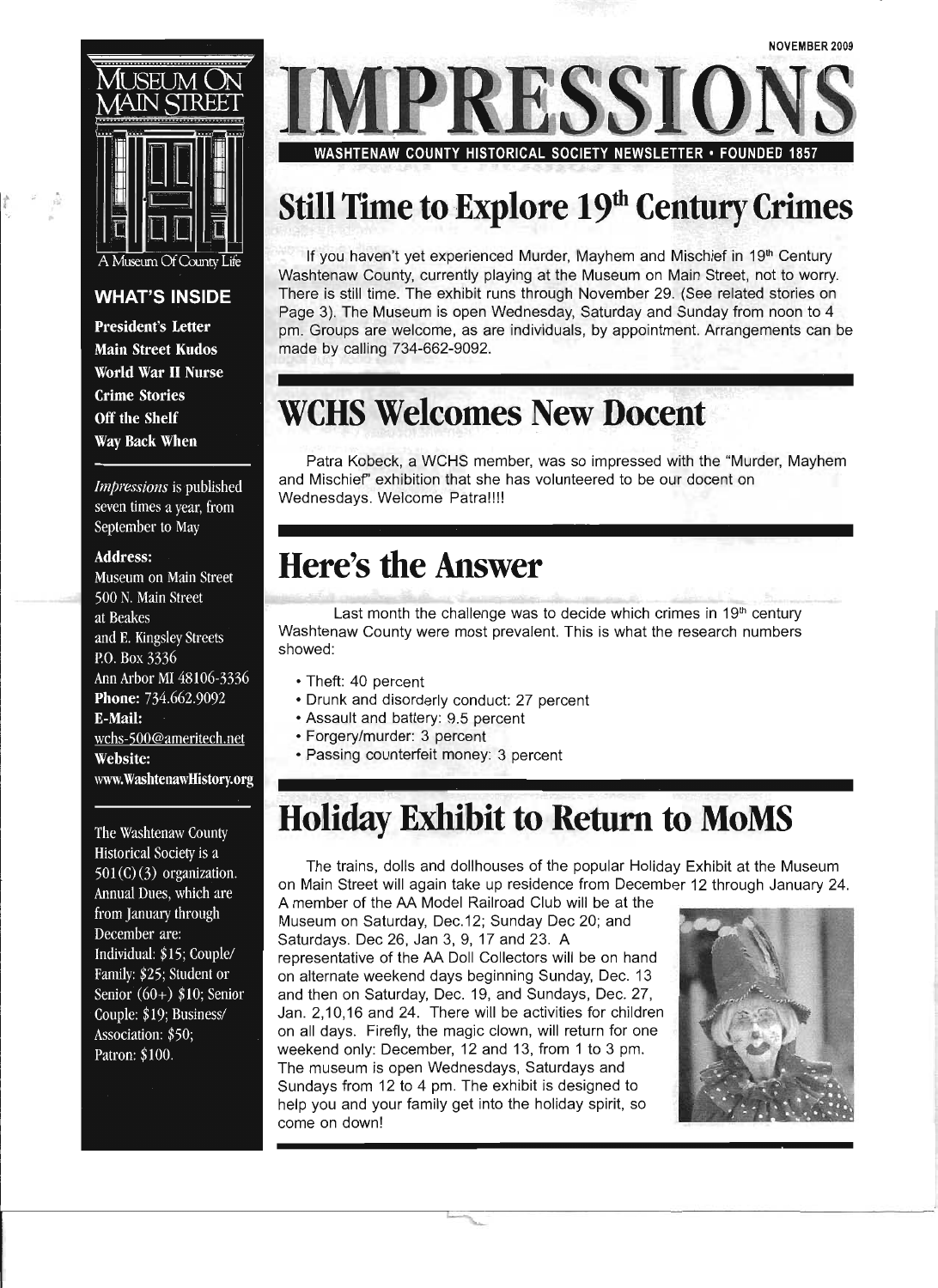#### **WASHTENAW COUNTY HISTORICAL SOCIETY LEADERSHIP**

President Leslie L. Loomans

**Vice President** Ralph P. Beebe

Immediate Past President Richard L. Galant, PhD

**Treasurer** Patricia W. Creal

**Recording Secretary** Judith M. Chrisman

Corresponding Secretary Pauline V. Walters

#### **Directors** Rosemarion A. Blake Tom Freeman Karen L. Jania Michelle L. McClellan, PhD Susan Nenadic M. Joanne Nesbit **Jay Snyder** Jan E. Tripp Susan Cee Wineberg Cynthia Yao

Directors-at-Large Hon. Julie A. Creal Mary Florida Wayne Florida Richard L. Galant, PhD Dean Greb Susan Kosky Donald C. Smith, MD

**Advisors** Ina Hanel-Gerdenich David LaMoreaux Thomas F. Mich, PhD Louisa Pieper

### **LESLIE LOOMANS President's Letter**

The newly revised Mission Statement directs our Society's effort to "our community," which of course means community members of all ages.

One of our important goals is to significantly grow Society membership, which has remained nearly steady at 450 members for several years. We have also noted that a significant percentage of members are enrolled in our Senior or Senior Couple categories.

To that end, some really good news was included on the front page of the Sunday, June 21, 2009, Ann Arbor News. Under the heading, "Portrait of an aging county" demographics from a new data book put together by Blueprint for Aging noted two important statements for our Society: 1) "People 55 and older make up 19 percent of county residents" and 2) "The county's older population is expected to double by 2025 to almost 90,000 people."

So as the Mission Statement focuses us on "our community" of all ages, the goal to add members points us certainly to exert greater efforts to add younger members while knowing that, if membership continues to come primarily from the senior category, that category should minimally double over the ensuing years. Even then it will take a lot of hard work by the board and existing Society members.

## **Ann Arbor's Main Street Earns Recognition**



For the first time, an organization outside Ann Arbor and Washtenaw County recognized the value of one of the city's historic districts. The American Planning Association named Ann Arbor's Main Street to its 209 Great Places in America.

"South Main Street is downtown Ann Arbor's center of activity and community gathering place," the Association says. "The continuous rhythm of detailed masonry building storefronts right at the sidewalk's edge contributes to an exciting pedestrian environment. The City of Ann Arbor's continuous efforts to preserve these buildings - most housing locally owned businesses ensures that the street's unique appearance and character remain intact."

City officials said Main Street was singled

out for its forward-looking planning and development aimed at helping lower the city's carbon footprint. Among other things, the city is increasing housing density, preserving historic buildings and increasing transportation choices along Main Street, city officials said.

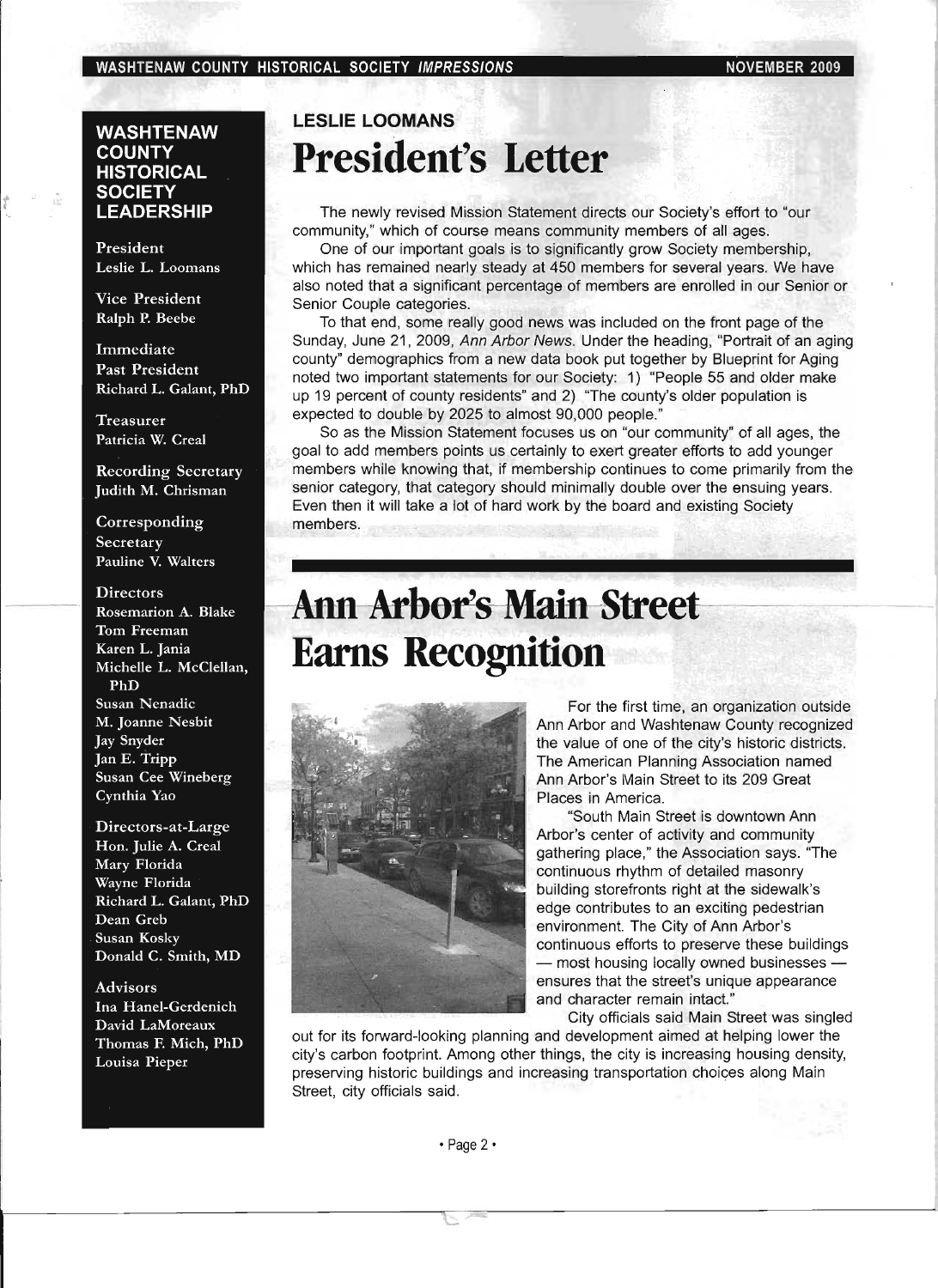# World War II Nurse **Shares Her Story Mark**

Mildred MacGregor's audience listened in awe as this 97-year-old Ann Arbor resident recounted her story at the Washtenaw County Historical Society meeting on Sunday, October 18. The lecture was held at the Bentley Historical Library.

In 1942, MacGregor, then Mildred Radawiec, was one of 30 volunteers from the University of Michigan Hospital who traveled to the major



Ralph Beebe, WCHS vice president, introduces Mildred MacGregor to the crowd gathered at the Bentley Historical Library to hear about her World War II experiences.

battle theaters of World War II to tend to the medical needs of American soldiers. Radawiec, 30 at the time, left a comfortable position as a nurse and postponed her marriage to a soon-to-be doctor to serve until 1945. What began as a collection of memories committed to paper at a Turner Center writing group is now a book published by the University of Michigan Press. Called "World War II Front Line Nurse," the book is available for purchase at the Museum on Main Street.

At the lecture, MacGregor told about sailing without escort on the Queen Mary on December 7, 1942, one year after Pearl Harbor. "She [The Queen Mary] carried an entire army division, 17,000 passengers and 2,000 crew. After fighting a 90-mile per hour gale storm, which



Mildred MacGregor autographed books after the There was no such thing as hours on lecture. **duty or days off.**"

tilted the Queen Mary at a 40 degree angle, and eight days at sea, zigzagging every seven minutes to avoid suspected U-boats, we landed in Grenock, Scotland and then continued on to Oxford, in England, for two and a half months."

MacGregor went on to describe service in North Africa and Sicily and then the harrowing landing at Omaha Beach following D-Day. "We nurses landed on Omaha Beach on the 22nd of June after spending the night crossing the English Channel in the crowded hold of a Landing Ship Tank (LST), trying to sleep in a hammock. We joined our surgeons and began operating as soon as the tents were set up.

MacGregor filled her fascinating talk with stories about following the First Infantry toward St. Lo while bombers "blasted the German Resistance and cleared a path through the hedgerows so our tanks could join in the action." She talked about tending to the German wounded left behind, about dispensing anesthesia during surgeries using what she had learned from a quick three-week course in England, and about the very young wounded American soldiers that broke her heart.

"Their first question when they saw a nurse was 'Where are you from?' If by coincidence you were from the same state or even more from the same city, it brought a deep sigh," said MacGregor. She went on to tell the story of one such boy from Ann Arbor.

"He and his buddy were beyond help," she said. "I reached for his medical tag and jotted his name on a scrap of paper and put it in my fatigues pocket. At the end of the war, after I returned home, I contacted the family and told them that I was with their son when he died. They knew he had been killed in action and were broken hearted to have lost their only son, but were comforted to know that someone from home was near him in his final hours."

• Page 3·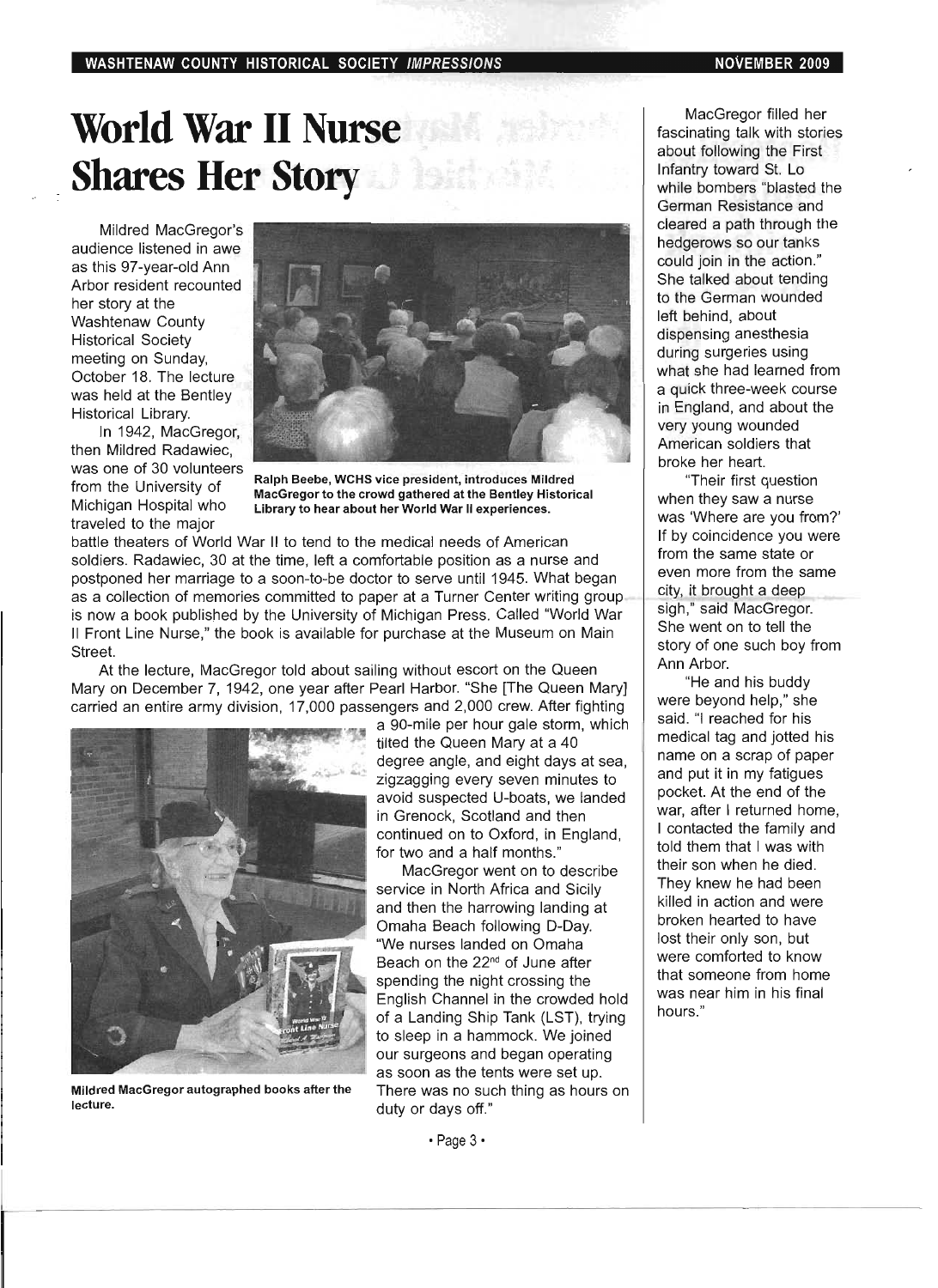### **OFF THE SHELF Rentschler Family Cookbook Makes Great Gift**

Celebrating more than 100 years of the Rentschler Farmhouse the Rentschler family, along with the Saline Area Historical Society, published a cookbook in 2006 that includes many of the recipes of the extended family. While most of the recipes are in a familiar format, some were so familiar within the family that only a list of ingredients and the oven temperature were passed down.

Occupied by the Rentschler family from 1901- 1998, the farmhouse, outbuildings and four acres were purchased by the city of Saline. Since the Museum farmhouse is open only May through October, a good way to visit the farm is through the recipes contained in 'The "The Herman & Elsa Rentschler Family Cookbook," available in the Museum Shop at the Museum on Main Street for \$12. Recipes representing the original German heritage of the family and many suitable for holiday enjoyment include pretzels, Schnitz Brocht, fig cookies, hermits and hickory nut drop cookies. Veal and pork casserole, cucumbers in sour cream and nifties are just samples of the book's contents.

This book makes a good gift or a resource for the cook or family wanting to know more about the German heritage of Washtenaw County and the Rentschler's extended family.

## **Murder, Mayhem and Mischief Crime Stories**

#### **More Than a Circus**

Van Amburgh's Circus was in town and on May 23, 1871, 61 U-M students skipped class to attend a performance. All were suspended until the fall term. The students petitioned for leniency claiming the number of students suspended was large enough to spoil classes and injure the University and they were not informed that skipping class would lead to suspensions. But the suspensions remained in place.

On May 25, 1876, 400 students attended Forepaugh's Circus. Anticipating trouble, the ringmaster hired 50 men who had been deputized. Ropes were attached to the bleacher seats to make them collapse if the students became rowdy. Calm reigned until later that night when students sawed wagon spokes and lifted planks from a bridge, making it impossible for the circus to make its next stop in Ypsilanti. The owners claimed \$4,000 damages: \$2,000 in Ann Arbor and another \$2,000 because they could not get to Ypsilanti for the next show.

Such acts by U of M students led University's President Angell to write in 1875, "It is one of the conditions of work like ours that the petty mischief of some reckless students or a triumph in some athletic game will be paraded through the papers with more noise than the results of twelve months manly and undemonstrative study of 1200 students."

#### **It Wasn't Lizzy Borden**

On October 26, 1871, Henry Wagner informed his brother that he had killed his own wife.

Mrs. Wagner was a lovely woman, slight and well-proportioned with beautiful black hair. Recently widowed with a young son, she had immigrated from Germany slightly more than a year before. In Ann Arbor, she operated a fancy goods store with Mary Miley and lived behind the store at #4 Washington Street.

When Officer Leonard arrived at the Wagner home, he found Mrs. Wagner "in night dress lying on her right side, her feet extending under the bed a short distance, one arm was under her and the other thrown over and upward toward her head. Her head was one mass of pounded flesh and bone from it had flowed half a gallon of blood; around her were spatters of blood and clots of bloody gore covered her night dress. Near her lay the murderous weapon, a common hatchet, and that too was stained with blood."

The Wagners had only been married since July 17. Mary Miley testified that they "lived unhappily." The problems began within two weeks of the marriage. Mr. Wagner apparently was not only a very jealous man but a greedy one too. He felt he deserved the money willed to her by her first husband, who just happened to be his older brother. According to Chapman's History of Washtenaw County, Mrs.Wagner shouted, "I cannot live with a crazy man," and Wagner replied, "Give me my money and I'll go."

She must not have given it to him because then he murdered her  $-$  and his little nephew. Outraged citizens threatened to lynch him; however, they did not. He stood trial and was convicted. The March 21, 1872 Manchester Enterprise reported that he arrived at the state prison in Jackson.

• Page 4·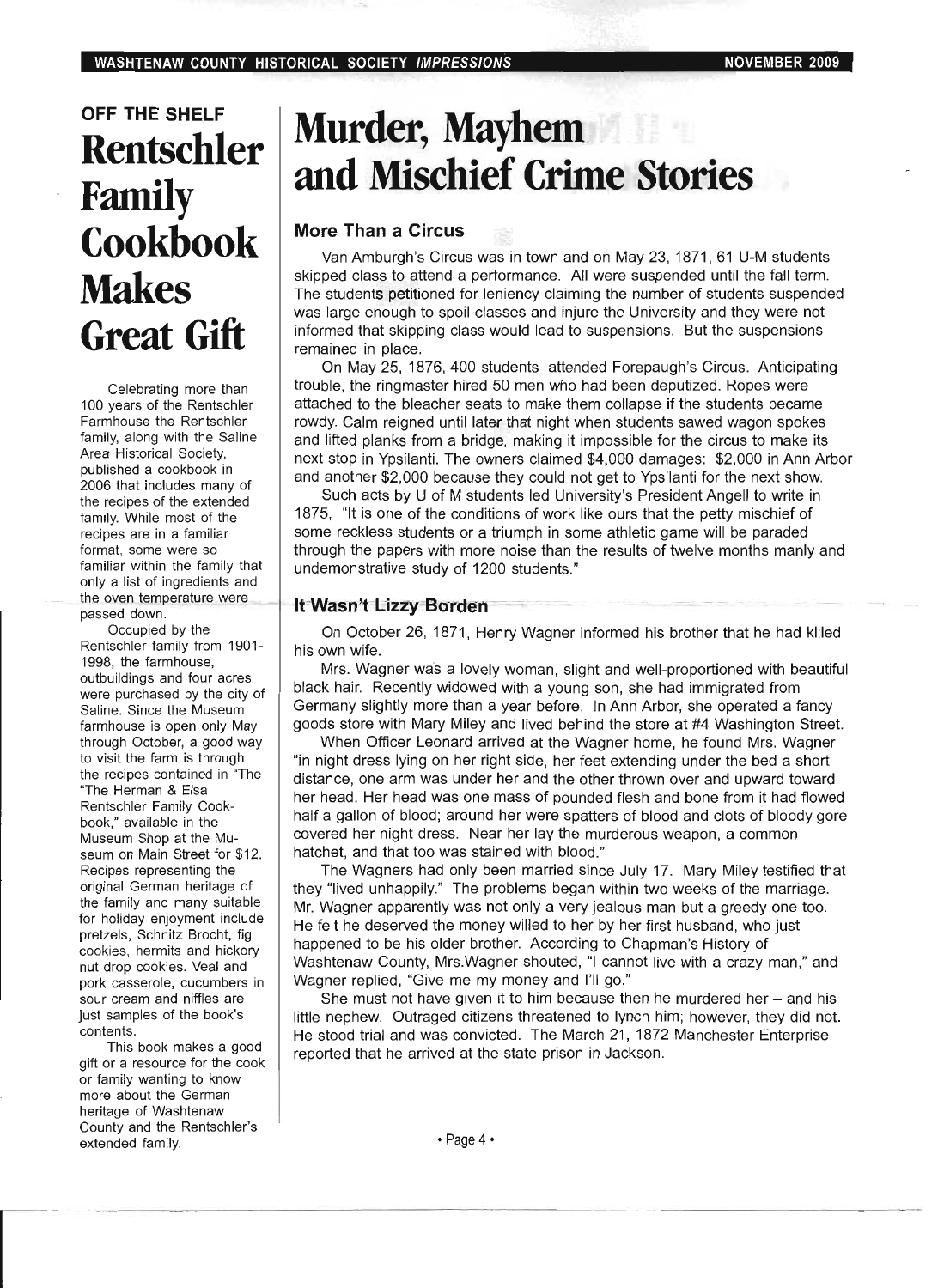# Did'Ja Know?

*t* 

Alpha Washtenaw Bryan was born in February, 1824, the first settler child born in the county and the Bryan's sixth child. Mrs. Bryan was seven months pregnant when the family hacked its way through the underbrush to reach what became Washtenaw County.

## **Way Back When**

#### **When Speeding Could Cost You a Buck**

Riding or driving over a bridge at a speed faster than a walk could result in a fine of \$1. That was the law in Michigan in 1857, and that included Washtenaw County.

·Highway commissioners were instructed to post signs at the end of bridges admonishing travelers to observe the speed - no faster than a walk. Commissioners also were instructed in the collection of damages if anyone caused injury to a bridge. Being caught in that act could cost as much as three times the cost of the damage. In addition, they were on the lookout for property owners who felled trees across public roads or caused drainage ditches to become clogged, thereby directing water onto or across the roads and possibly washing out the roadway.

Besides being alert to vandalism or negligence, the commissioners had the responsibility of cutting "noxious weeds within the limits of highways" twice each year, once before July 1 and again before Sept. 1. And once a month from April to December, they were to remove all the loose stones lying on the beaten track of each road.

Hmmmmm. Is this still governing the mowing along our Michigan roads?

#### **Of Chickens and Hogs**

Heated discussions in the past few years in Ann Arbor led to the passing of an ordinance allowing city dwellers to raise chickens on their property. Yes, there is some red tape and several hoops to jump through, but with an application, an announcement to neighbors, inspection by authorities, the building of a "proper" domicile for the fowl and the elimination of roosters, one can raise chickens in Ann Arbor.

But how about hogs? Well, at one time you could, but not now. The first ordinance passed by the mayor, recorder and aldermen of Ann Arbor was to prevent hogs from running at large. Wordage in the document left no doubt as to what the term hog meant because the ordinance identified swine, hogs, shoats or pigs.

Should the marshal find any of these wandering animals, he is allowed to drive them to a pound and will earn ten cents for each hog, shoat or pig so driven to that pound.

The second part of the ordinance charges the marshal with providing a suitable pound within the city. For all his efforts the marshal shall return the animals to rightful owners after he collects his ten cents for driving each to the pound, six cents for taking in the animal and reasonable charges for keeping and feeding it while at the pound. However, the total charges are limited to twelve and half cents per day for each animal.

## **Upcoming Events**

#### **Northfield Township Historical Society**

WHAT: Fall membership meeting with speaker, Loren Estelman

WHEN: Thursday, Nov. 19 Potluck Dinner: 6 pm followed by program at 7:15 pm

WHERE: St. Patrick's Catholic Church Social Hall, corner of W. Northfield Church and Old Whitmore Lake Roads

DETAILS: Mr. Estelman, noted author and speaker, discuss incorporating history into writing. He will autograph copies of his latest book, "The Branch and the Scaffold."

ADMISSION: Free and open to the public. If you are attending the potluck dinner, bring a dish to pass and your own utensils.

#### **Saline Area Historical Society**

WHAT: Christmas on the Farm

WHEN: Saturday, Dec 12, 12-5 pm; Sunday, Dec 13,1-4 pm

WHERE: Rentschler Farm Museum, 1265 E. Michigan Ave. , Saline

DETAILS: The 12-room farmhouse will be decorated with things that might have been found on the farm. A live tree will grace the parlor with genuine 1930's ornaments and lights. Simple window decorations, good aromas throughout the house, and pleasing sights and sounds will greet visitors. The dining room table will display German-American foods, all made with farm products. (See Off the Shelf, P 4) Spinning and sock knitting will be demonstrated.

ADMISSION: By donation INFORMATION: 734-944- 0442 OR 734-769-2219

 $\cdot$  Page 5 $\cdot$